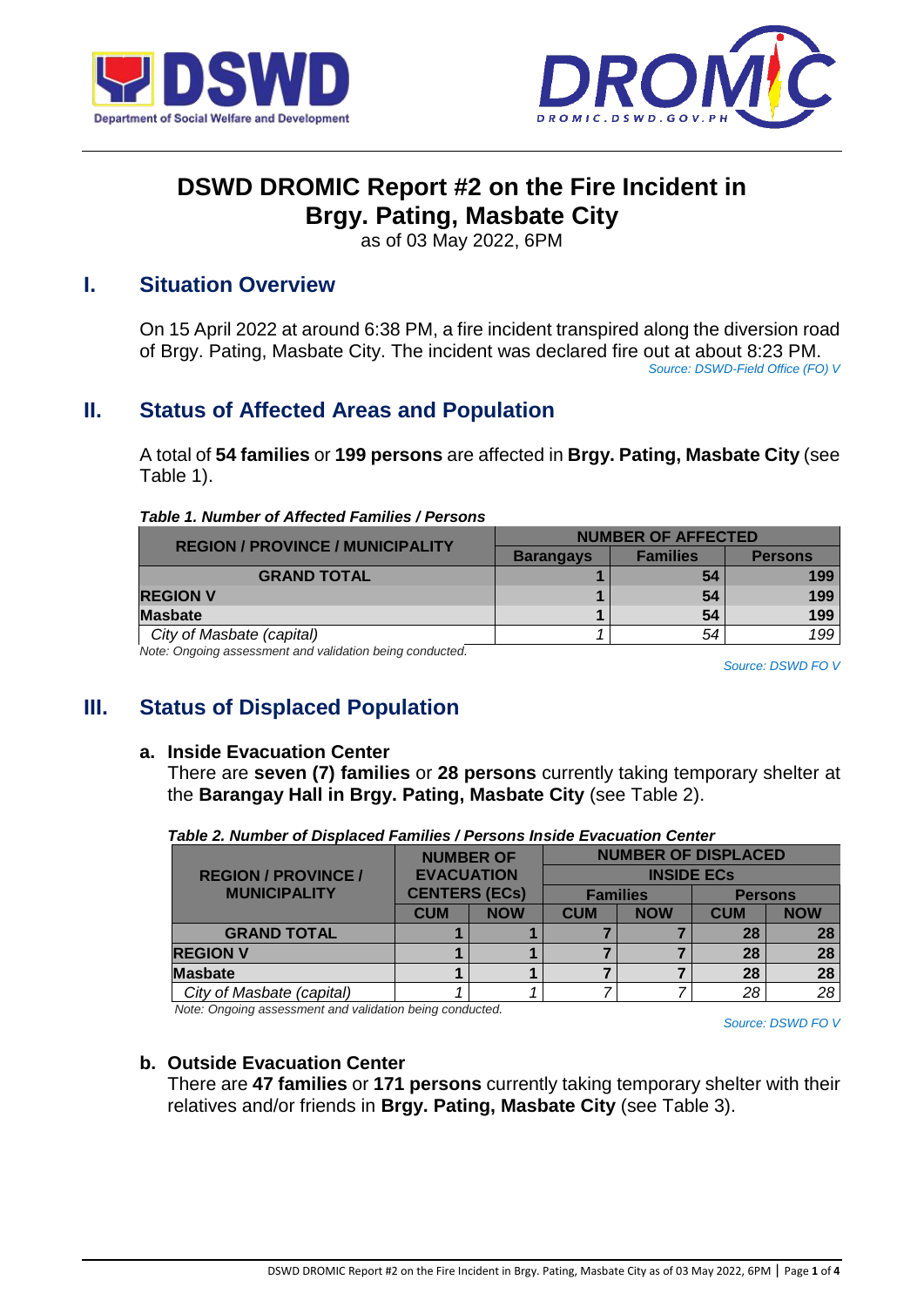



| Table 3. Number of Displaced Families / Persons Outside Evacuation Centers |                            |            |                |            |
|----------------------------------------------------------------------------|----------------------------|------------|----------------|------------|
| <b>REGION / PROVINCE / MUNICIPALITY</b>                                    | <b>NUMBER OF DISPLACED</b> |            |                |            |
|                                                                            | <b>OUTSIDE ECS</b>         |            |                |            |
|                                                                            | <b>Families</b>            |            | <b>Persons</b> |            |
|                                                                            | <b>CUM</b>                 | <b>NOW</b> | <b>CUM</b>     | <b>NOW</b> |
| <b>GRAND TOTAL</b>                                                         | 47                         | 47         | 171            | 171        |
| <b>REGION V</b>                                                            |                            |            | 171            | 171        |

*City of Masbate (capital)* **171 171 171 171 171** *Note: Ongoing assessment and validation being conducted.*

*Source: DSWD FO V*

### **c. Total Displaced Population**

There are **54 families** or **199 persons** displaced in **Brgy. Pating, Masbate City** due to the fire incident (see Table 4).

**Masbate 47 47 171 171** 

| Table 4. Total Number of Displaced Families / Persons |  |
|-------------------------------------------------------|--|
|-------------------------------------------------------|--|

|                                         | <b>TOTAL DISPLACED SERVED</b> |            |                      |            |  |
|-----------------------------------------|-------------------------------|------------|----------------------|------------|--|
| <b>REGION / PROVINCE / MUNICIPALITY</b> | <b>Families</b>               |            | <b>Persons</b>       |            |  |
|                                         | <b>Total Families</b>         |            | <b>Total Persons</b> |            |  |
|                                         | <b>CUM</b>                    | <b>NOW</b> | <b>CUM</b>           | <b>NOW</b> |  |
| <b>GRAND TOTAL</b>                      | 54                            | 54         | 199                  | 199        |  |
| <b>REGION V</b>                         | 54                            | 54         | 199                  | 199        |  |
| <b>Masbate</b>                          | 54                            | 54         | 199                  | 199        |  |
| City of Masbate (capital)               | 54                            | 54         | 199                  | 199        |  |

*Note: Ongoing assessment and validation being conducted.*

*Source: DSWD FO V*

## **IV. Damaged Houses**

A total of **54 houses** were damaged; of which, **45** are **totally damaged** and **nine (9)** are **partially damaged** in **Brgy. Pating, Masbate City** (see Table 5).

|  |  |  | <b>Table 5. Number of Damaged Houses</b> |
|--|--|--|------------------------------------------|
|--|--|--|------------------------------------------|

| <b>REGION / PROVINCE / MUNICIPALITY</b> | <b>NO. OF DAMAGED HOUSES</b> |         |                  |  |
|-----------------------------------------|------------------------------|---------|------------------|--|
|                                         | Total                        | Totallv | <b>Partially</b> |  |
| <b>GRAND TOTAL</b>                      | 54                           | 45      |                  |  |
| <b>REGION V</b>                         | 54                           | 45      |                  |  |
| <b>Masbate</b>                          | 54                           | 45      |                  |  |
| City of Masbate (capital)               | 54                           | 45      | 9                |  |

*Note: Ongoing assessment and validation being conducted.*

*Source: DSWD FO V*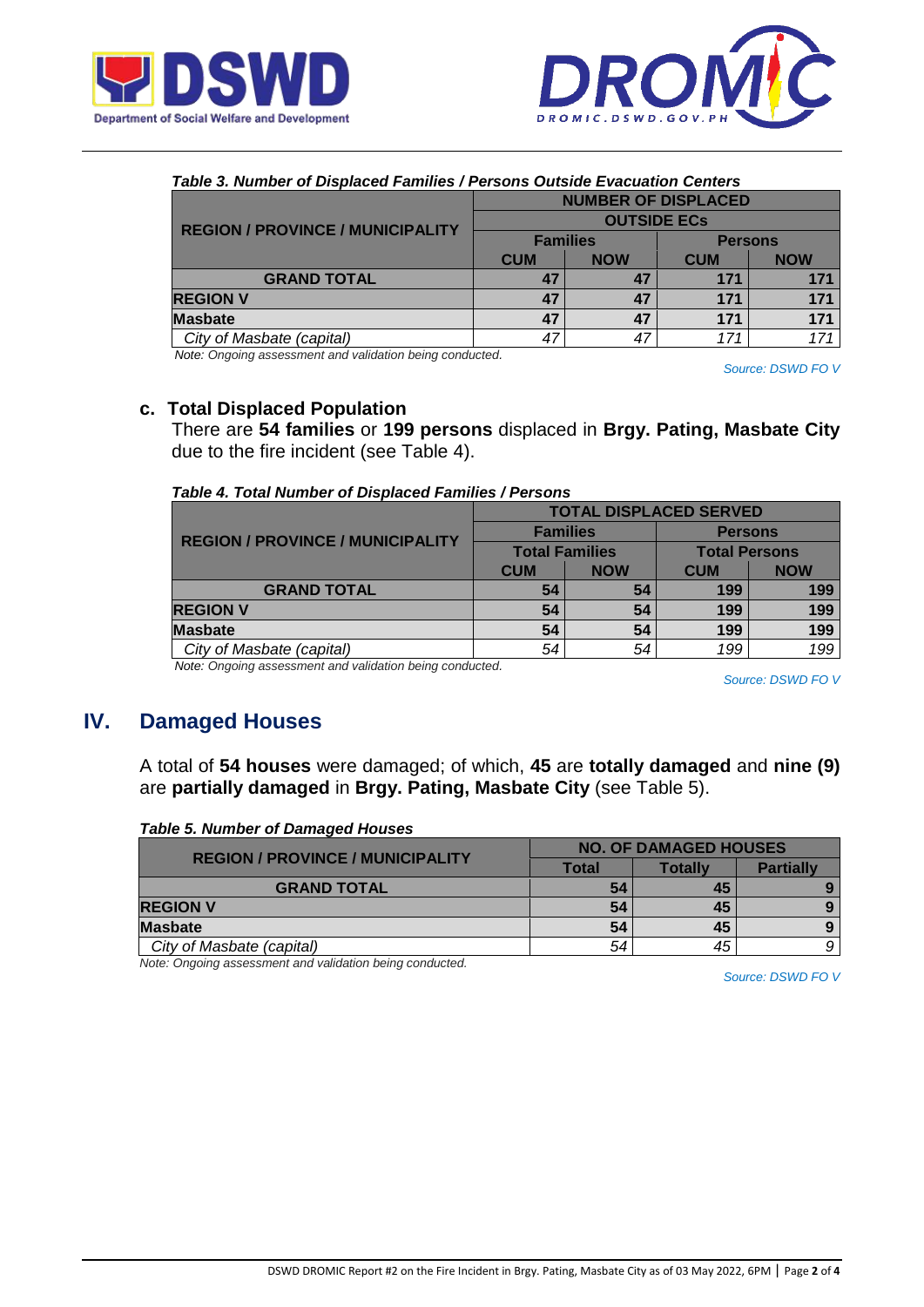



# **V. Cost of Humanitarian Assistance Provided**

A total of **₱570,306.00** worth of assistance was provided to the affected families; of which, **₱180,306.00** was provided by **DSWD,** and **₱390,000.00** was provided by the **Local Government Units (LGUs)** to the affected families (see Table 6).

|                                         | <b>COST OF ASSISTANCE</b> |            |   |                    |                   |
|-----------------------------------------|---------------------------|------------|---|--------------------|-------------------|
| <b>REGION / PROVINCE / MUNICIPALITY</b> | <b>DSWD</b>               | <b>LGU</b> |   | <b>NGOS OTHERS</b> | <b>GRAND</b>      |
|                                         |                           |            |   |                    | <b>TOTAL</b>      |
| <b>GRAND TOTAL</b>                      | 180,306.00                | 390,000.00 | - |                    | 570,306.00        |
| <b>REGION V</b>                         | 180,306.00                | 390,000.00 |   |                    | 570,306.00        |
| <b>Masbate</b>                          | 180,306.00                | 390,000.00 |   |                    | 570,306.00        |
| City of Masbate (capital)               | 180,306.00                | 390,000.00 | - |                    | 570,306.00        |
|                                         |                           |            |   | $\sim$             | $P(X X) = P(X X)$ |

#### *Table 6. Cost of Assistance Provided to Affected Families / Persons*

*Source: DSWD FO V*

## **VI. Response Actions and Interventions**

### **a. Standby Funds and Prepositioned Relief Stockpile**

|               |                          |                          | <b>STOCKPILE</b>         | <b>TOTAL</b>                                   |                                        |  |
|---------------|--------------------------|--------------------------|--------------------------|------------------------------------------------|----------------------------------------|--|
|               | <b>STANDBY</b>           |                          | <b>FAMILY FOOD PACKS</b> | <b>OTHER FOOD</b>                              | <b>STANDBY</b>                         |  |
| <b>OFFICE</b> | <b>FUNDS</b>             | <b>QUANTITY</b>          | <b>TOTAL COST</b>        | <b>AND NON-</b><br><b>FOOD ITEMS</b><br>(FNIs) | <b>FUNDS &amp;</b><br><b>STOCKPILE</b> |  |
| <b>TOTAL</b>  | 18,679,819.54            | 52,336                   | 29,475,406.97            | 263,856,616.86                                 | 298,332,666.33                         |  |
| DSWD-CO       | 13,679,177.04            | $\overline{\phantom{a}}$ |                          |                                                | 13,679,177.04                          |  |
| NRLMB-NROC    |                          | 22,110                   | 16,527,630.00            | 188,056,003.27                                 | 204,583,633.27                         |  |
| NRLMB-VDRC    | $\overline{\phantom{a}}$ | 712                      | 477,040.00               | 29,573,225.40                                  | 30,050,265.40                          |  |
| DSWD-FOV      | 5,000,642.50             | 25,514                   | 12,470,736.97            | 46,227,388.19                                  | 63,698,767.66                          |  |

*Note: The Inventory Summary is as of 03 May 2022, 4PM.*

 *Source: DSWD-DRMB and DSWD-NRLMB*

### **1. Standby Funds**

- P13.68 million Quick Response Fund (QRF) at the DSWD-Central Office.
- **P5 million available at DSWD-FO V.**

### **2. Prepositioned FFPs and Other Relief Items**

- 26,822 FFPs available in Disaster Response Centers; of which, 22,110 FFPs are at the National Resource Operations Center (NROC), Pasay City and 712 FFPs are at the Visayas Disaster Response Center (VDRC), Cebu City.
- 25,514 FFPs available at DSWD-FO V.
- ₱263.86 million worth of other FNIs at NROC, VDRC and DSWD-FO V warehouses.

### **b. Food and Non-Food Items**

| <b>DATE</b> | <b>SITUATIONS / ACTIONS UNDERTAKEN</b>                                                                                                                        |
|-------------|---------------------------------------------------------------------------------------------------------------------------------------------------------------|
| 03 May 2022 | DSWD FO V facilitated the delivery and distribution of 162 family food<br>packs and 54 hygiene kits as relief augmentation support to the City<br>of Masbate. |